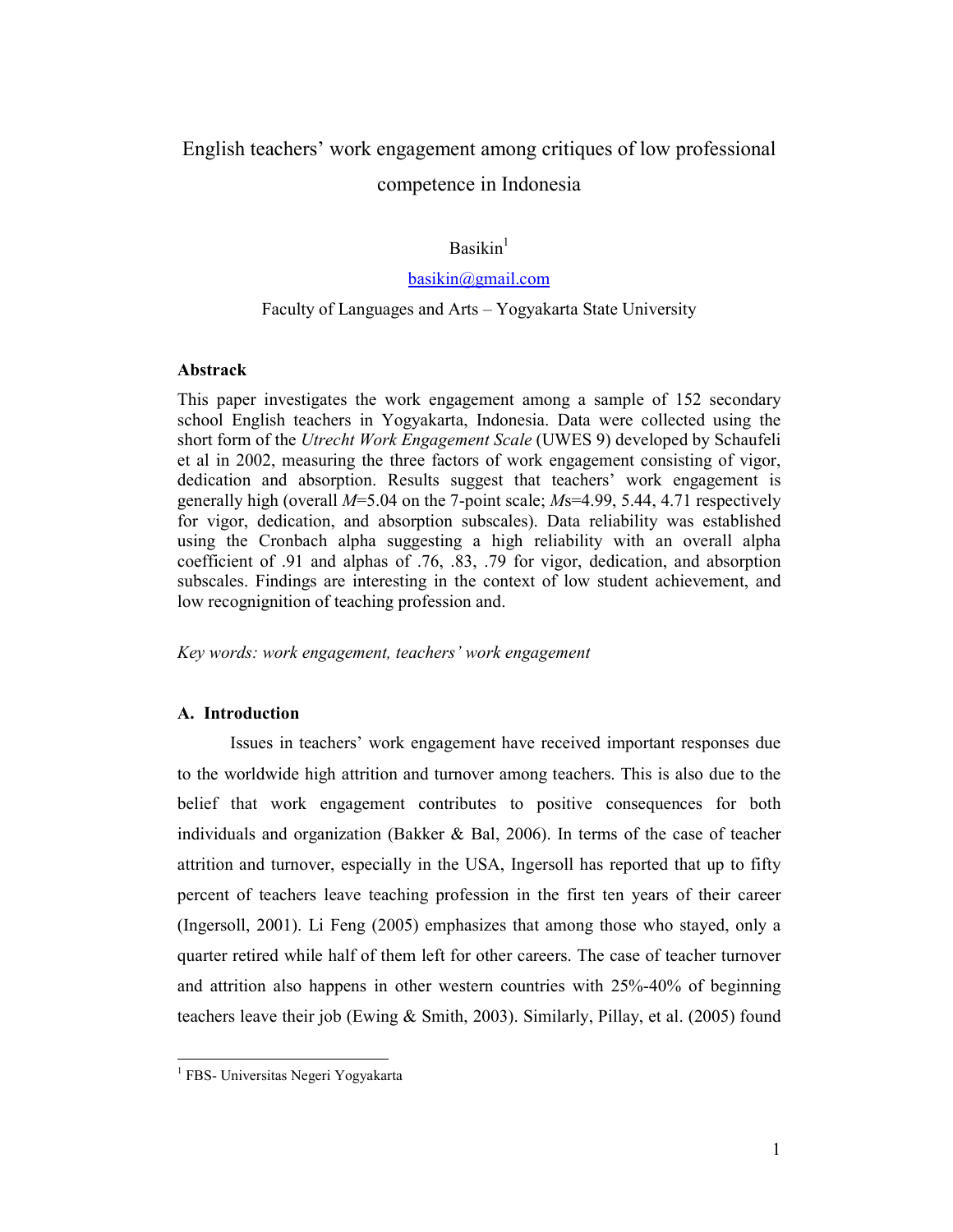that 25% to 40% of beginning teachers in Western countries are either leaving their job or are burned out (Pillay, Goddard, & Wilss, 2005).

Compared to those in other countries, the number of teachers leaving their profession in Indonesia is low. The low attrition in teaching profession in Indonesia is firstly shown by the rare cases of teachers switching career, or teachers leaving their jobs. Theoretically speaking, this is surprising because although traditionally teaching profession provides high social status, it provides neither high economic satisfaction nor academic recognition. Most teachers in Indonesia do not earn much money compared to their workload, and they are very often criticized due to the low achievement of the students, especially concerning the students' achievement in the national exam.

Furthermore, the teaching profession does not provide high academic recognition for teachers. Although in some region with certain culture teachers are socially respected, they do not have a privileged status, and are stereotyped as those who are humble, wise but not very smart, and live simply. Rarely do teachers get compliments when their students are successful in their school exams. Instead, parents usually refer to the institution outside the school where their children go for additional tutoring. On the other hand, when students experience low academic achievement, teachers are the first to be blamed. The image of the teaching profession is neither attractive nor prestigious in the eyes of the younger generation. Not many top-ranked students choose to be teachers, so that the stereotype of teachers not being very smart is reinforced. In addition, teachers usually come from low to middle socio-economic background and so look upon the work of those in teaching as an opportunity to secure a professional career.

Unlike teacher attrition and turnover which do not seem to be significant issues in Indonesian context, teachers' work engagement is an important aspect of teachers and is worth investigating. This is firstly due to the fact that quality teachers are viewed to be important assets in the context of education in Indonesia. Besides, work engagement has also been instrumental in teacher-related research, especially in response to the problems related to teacher retention and turnover. It has also been important area of research in relation to burnout among teachers.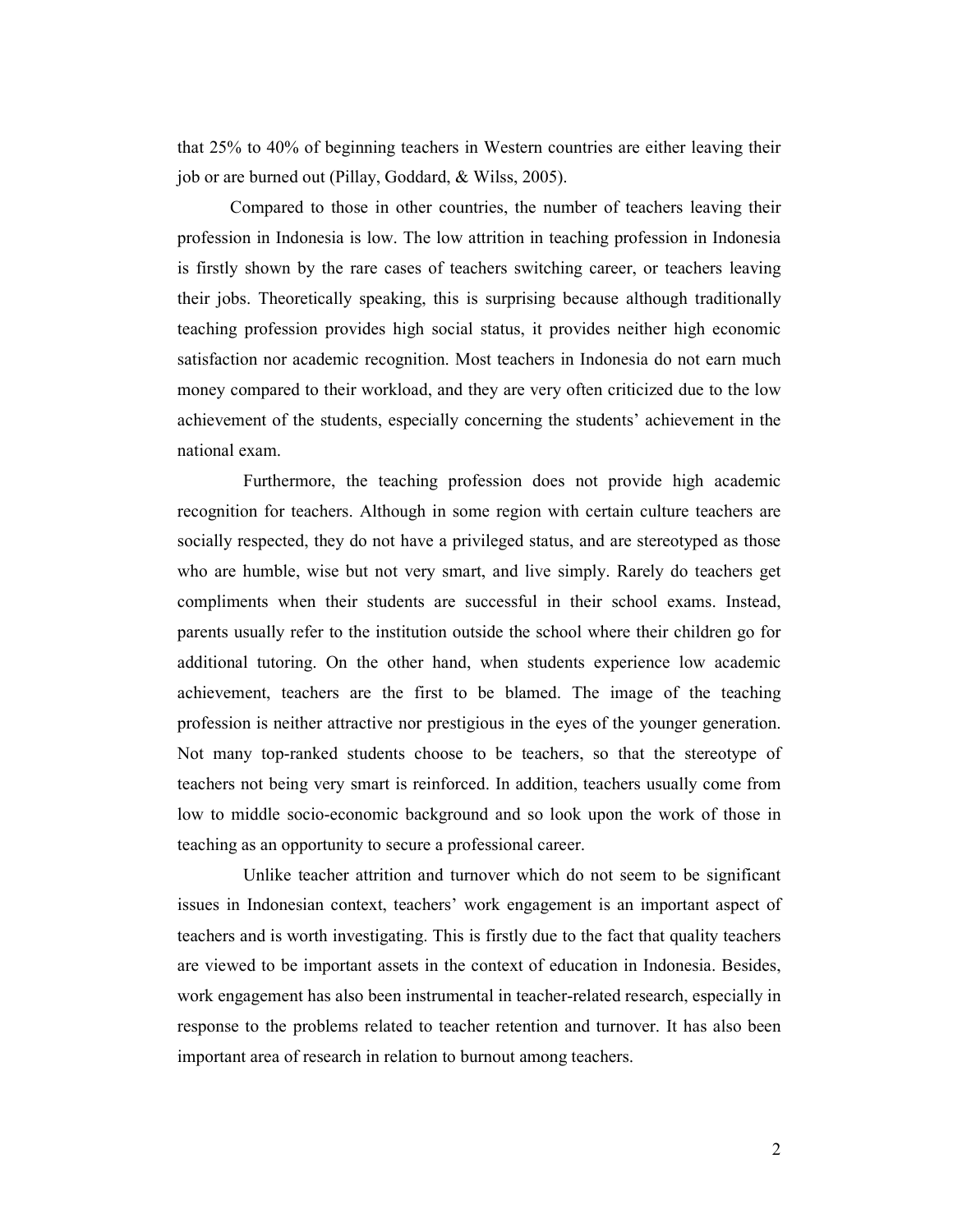Furthermore, although teaching profession traditionally has a high social status in Indonesia, it provides neither high financial satisfaction nor high academic recognition. The term "traditionally" here is meant to refer to the value in the society, especially the society with Javanese culture where teachers are considered to know everything and have social wisdom so that people come to seek for advice for their problems. Secondly, because most teachers stay in the profession the whole of their career life, it is worth questioning whether they are really engaged in the teaching profession. Additionally, the fact that many teachers have other jobs strengthens the importance of investigating their professional engagement.

The fact that the teaching profession in Indonesia does not provide good academic recognition stimulates interesting questions related to the reasons behind such low acknowledgement. Common beliefs, especially those built by the media, seem to suggest that low academic recognition of the teaching profession in Indonesia is due to low student achievement which is believed to be mostly caused by the low quality of the teachers. However, such suspicion needs to be tested since student achievement does not solely relate to quality teachers. It is affected by complex interrelated factors comprising the input factors, teaching processes, learning atmosphere, school program, and the curriculum. It is, therefore, important to have a look at what the teachers feel and believe in order to arrive at a more comprehensive conclusion. This study therefore is an attempt to provide empirical data, particularly related to whether the teachers believe that they have the ability to carry out their teaching duties.

A number of research and literature on work engagement has offered somewhat different definitions of what work engagement is (Kirkpatrick, 2007; Schaufeli, Salanova, Roma, & Bakker, 2002). Kirkpatrick (2007), for example, uses the word job engagement to refer to employee's interest in, enthusiasm for and investment in his or her jo. She further says that empirical studies have revealed that job engagement is associated with various positive behaviors and outcome for both employees and the organization.

Although issues in work engagement among teachers are increasingly important, research in the field seems to be under developed compared to issues on engagement in other professions or issues about other professional characteristics of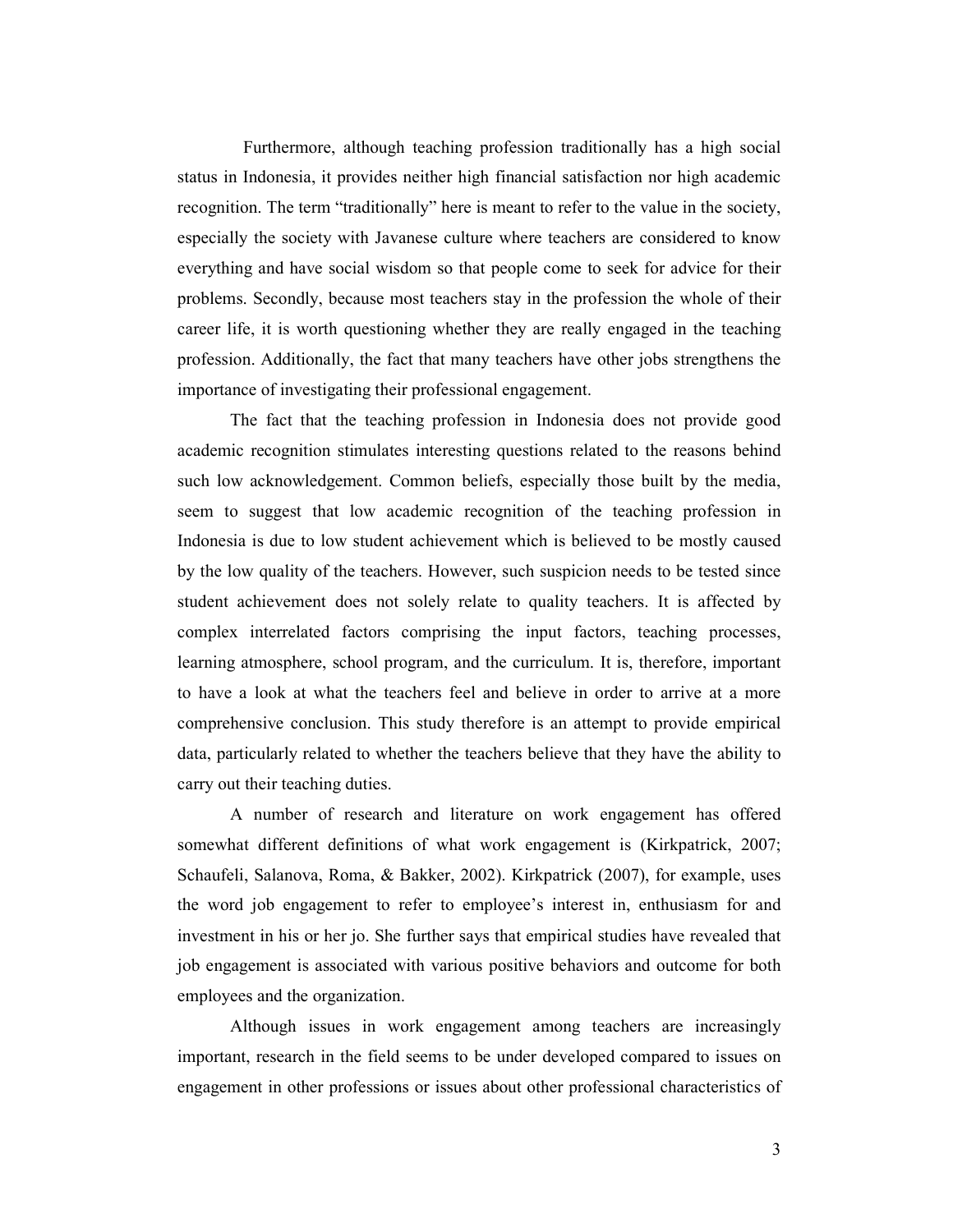teaching profession. Engagement among teachers was initially connected to teachers' professional commitment (Buchanan, 1974; Deci & Ryan, 1985; Kanter, 1968; Mowday, Porter, & Steers, 1982). In their early discussion, teachers' commitment was defined as affective attachment to goals or values (Buchanan, 1974), psychological bond or identification of individual to an object (Kanter, 1968), and intrinsic or internal motivation (Deci & Ryan, 1985; Hackman & Oldham, 1980).

There is, however, a more recent development in the direction of research in teachers' work engagement. Schaufeli and colleagues, for example, looked at work engagement as a different construct and defined it as a positive, fulfilling, workrelated state of mind characterized by vigor, dedication and absorption (Schaufeli et al., 2002). Vigor is characterized by high level of energy and mental resilience while working, the willingness to invest efforts in ones work and persistence in the face of difficulty. Dedication is ones' sense of significance, enthusiasm, inspiration, pride and challenge. Absorption refers to the state in which one is highly concentrated and happily engrossed in works so that s/he feels time passes quickly and is difficult to detach from work. Engaged teachers, therefore, feel strong and vigorous at work, enthusiastic and optimistic about the work and are very often get immersed in their works. Work engagement, furthermore, is not a momentary and specific state, it is a more persistent and pervasive affective-cognitive state that is not focused on any particular object, event, individual or behavior.

Research has also suggested that level of work engagement is in general affected by personal characteristics, the work place (Brown, 1996; Kahn, 1990, in Kirkpatrick, 2007) and the characters of the work, including job status and job demands. Teachers' engagement might be affected by their personal characteristics like gender, ages, educational background, identity, self-esteem, and the sense of efficacy. Therefore, teachers with clearer identity, higher self-esteem or more efficacious tend to be more engaged in their job. Other factors affecting teacher work engagement might relate to the context of the work, such as types of school and collegial support a teacher.

Kirpatrick (2007) has argued that empirical studies have revealed that job engagement is associated with various positive behaviors and outcomes for both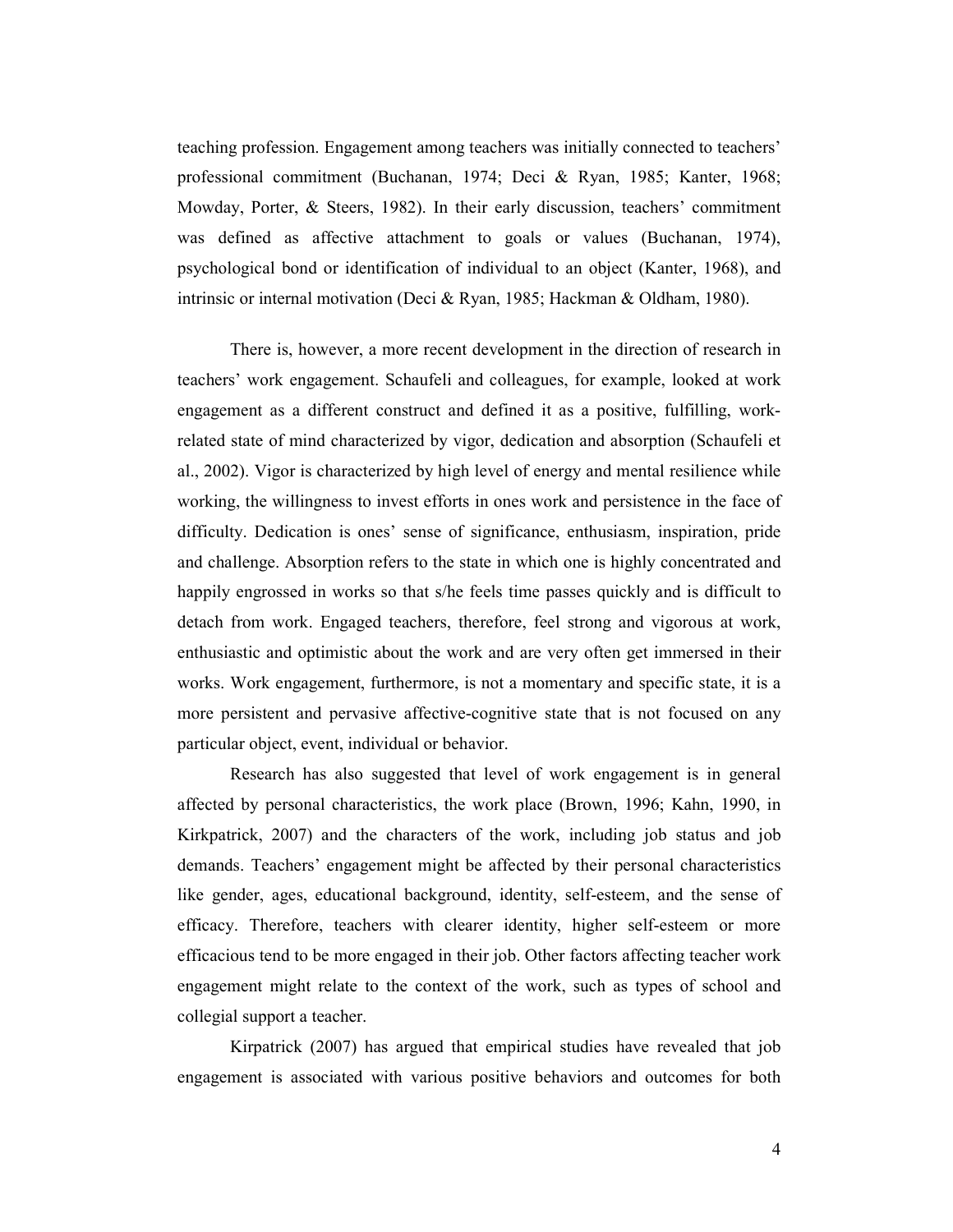employees and the organization. Other researchers had suggested that the level of work engagement in general is affected by personal characteristics, the workplace (Brown, 1996; Kahn, 1990) and the characteristics of the work, including job status and job demands (Mauno, Kinnunen, & Ruokolainnen, 2007). Teachers' engagement might be affected by their personal characteristics like identity, self-esteem, and the sense of efficacy. Therefore, teachers with clearer identity, higher self-esteem, and higher sense of efficacy tend to be more engaged in their job (Mauno et al., 2007).

Practically speaking, teachers' work engagement can include the level of energy and efforts teacher put into teaching, the commitment teachers have to teaching and the amount of time teachers spend in teaching. As research has suggested that efficacy affects commitment to teaching (Coladarci, 1992; Evans & Tribble, 1986), persistence and resilience (Ashton & Webb, 1986), the amount of time and efforts dedicated to teaching (Burley, Hall, Villeme, & Brockmeier, 1991; Gibson & Dembo, 1984; Glickman & Tamashiro, 1982), greater enthusiasm for teaching (Alinder, 1994; Guskey, 1984; Hall, Burley, Villeme, & Brockmeier, 1992), it is, therefore, certain that self-efficacy is a predictor of teachers' work engagement.

In terms of the research model, Job Demands-Resources model or JD-R (Bakker, Demerouti, Boer, & Schaufeli, 2003; Bakker, Hakanen, Demerouti, & Xanthopoulou, 2007; Hakanen, Bakker, & Schaufeli, 2006; Mauno et al., 2007; Schaufeli & Bakker, 2004) is a model that is commonly used in researching work engagement and burnout in a profession. According to this model, there are two broad categories of work characteristics in every profession. They are job demands and job resources.

Job demands are related to physical, psychological, social, and organizational aspects of the job that require sustained physical and/or psychological efforts that lead to certain physiological and/or psychological costs (Demerouti, Bakker, Nachreiner, & Schaufeli, 2001, p. 501). Although they are not necessarily negative, job demands, i.e. excessive work load, role ambiguity, and job insecurity might result in various strain reactions like stress and impaired well-being (Demerouti et al., 2001; Mauno et al., 2007; Schaufeli & Bakker, 2004). On the other hand, job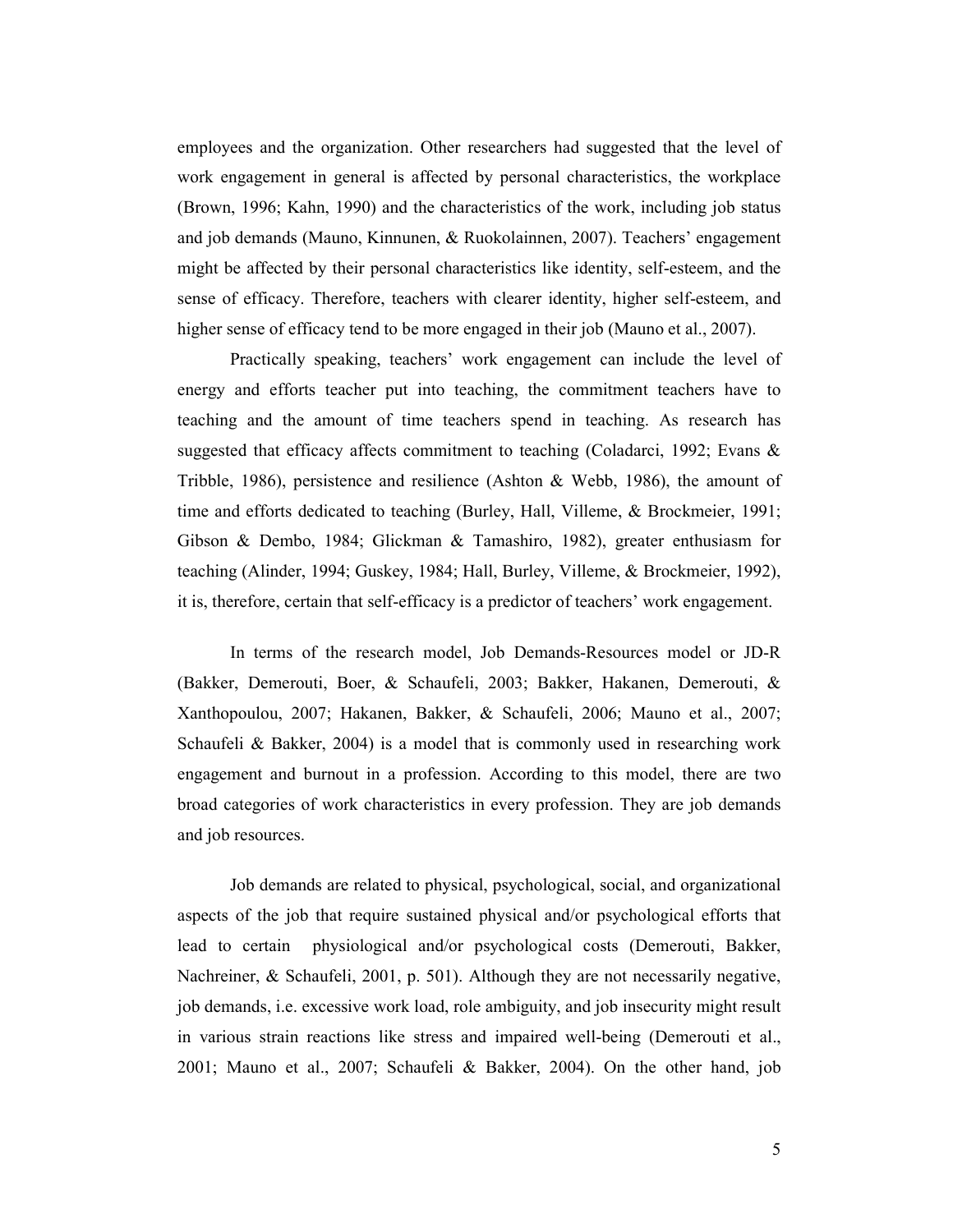resources refer to those physical, psychological, social, and organizational aspects of the job that may (a) be functional in achieving work goals, (b) reduce job demands, and (c) stimulate personal growth and development (Demerouti et al., 2001, p. 501).

Research so far has suggested that job demands could lead to exhaustion (Lee & Ashforth, 1996) which might lead to negative consequences for the organization, such as absenteeism (Bakker et al., 2003) and impaired role performance (Bakker, Demerouti, & Verbeke, 2004). Job resources, on the other hand, will lead to engagement and positive outcomes, for example dedication and extra-role performance (Schaufeli & Bakker, 2004).

## B. Methods

This research is a quantitative research applying the expose-facto design to reveal the contribution of a number of independent variables to the level of teacher work engagement as a dependent variable. There are seven independent variables and one dependent variable involved in this research. Those independent variables are gender, ages, educational background, teacher status, teaching experiences, schools, and the districts, while the dependent variable is the level of work engagement of 152 English teachers in Yogyakarta province.

Target population of this study was secondary school English teachers in Yogyakarta, a province in Indonesia, especially those who were active in the teacher forums. Sample was chosen purposively based on the requirement that the teacher sample should be an English teacher from all four districts and one municipality in the province. To become research subjects, teachers should have attended the competency-based integrated training (CBIT). The training was either conducted by the national office of the Ministry of National Education (MoNE) or one organized by the local office of MoNE. This training was conducted as one activity to prepare teachers for the newly devised competency-based English curriculum in the country. The materials presented in this training covers teachers' English skills, aspects related to the newly issued Curriculum 2004, and specific instructional strategy recommended to implement the curriculum.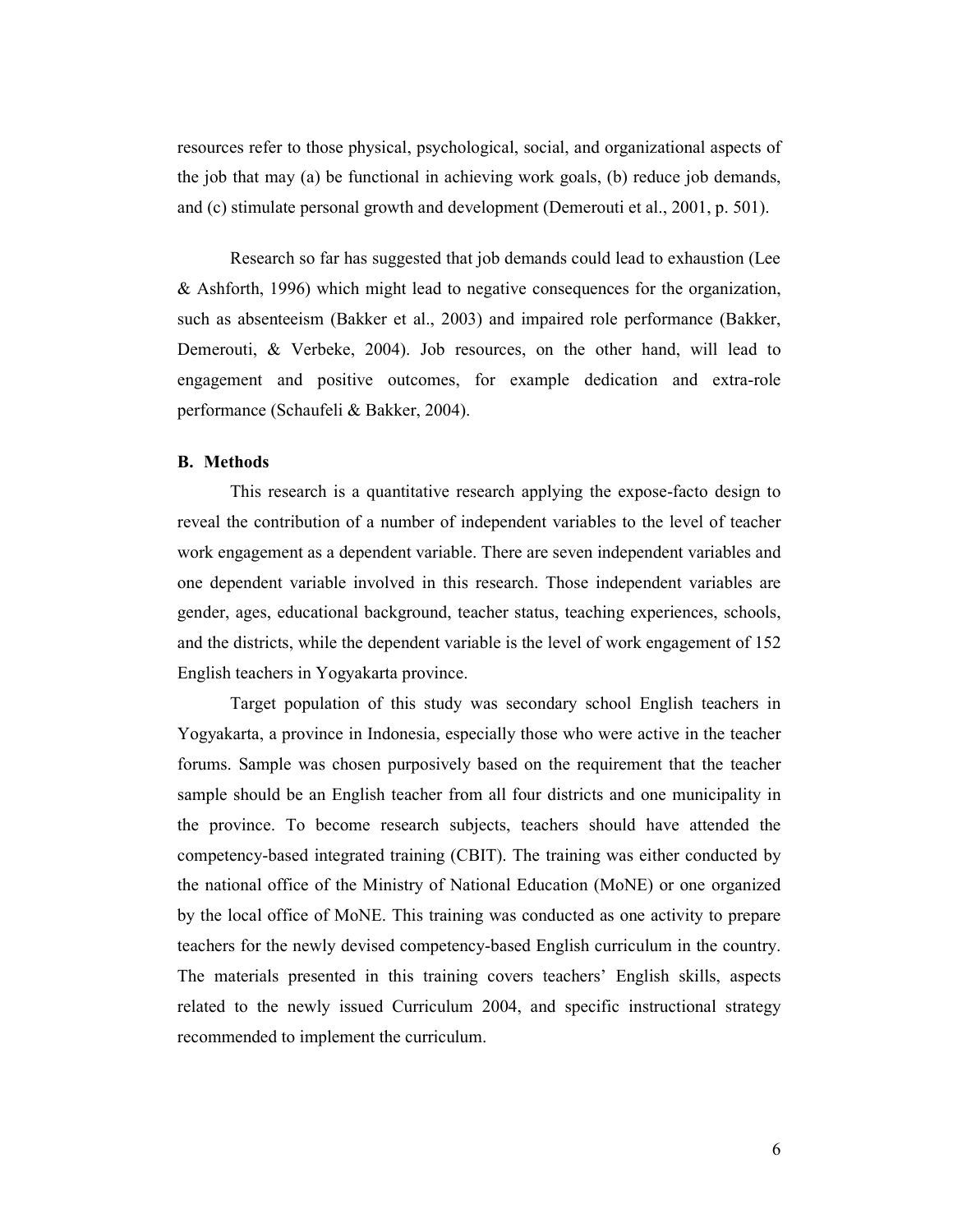A sample of 200 teachers listed in the teacher forums in all the districts and municipality were recruited but only 152 teachers consisting of 52 (34.2%) male and 100 (65.8%) female teachers participated in the research, resulting in the response rate of 76.4%. Those participating teachers ranged in their ages from  $23 - 57$  years old. Among the sample, 21 (13.8%) teachers had the teaching experience of less than five years, 68 (44.7%) teachers had five to fifteen years of teaching experience and 61 (40.1%) teachers had more than fifteen years teaching experience. One hundred and nineteen (78.3%) teachers were civil servant teachers, ten (6.6%) teachers were fulltime private teachers and twenty (13.2%) teachers were part time teachers. One hundred and nineteen (78.3) teachers taught in public schools and 33 (21.7%) other teachers taught in private schools. The sample teachers taught from four districts and one municipality in the province, 22 (15.5%) from Yogyakarta City, 27 (17.8%) from Sleman regency, 33 (21.7%) from Kulonprogo regency, 25 (16.4%) from Bantul regency, and 45 (29.6%) from Gunungkidul regency.

Teacher work engagement in this research was measured using the short form of Utrecht Work Engagement (UWES 9) developed by Schaufeli et al (Scaufeli, Baker, & Salanova, 2002). This measure is a three-factor scale consisting of nine items aiming to measure the three dimensions of work engagement- vigor; dedication and *absorption*. Three items were used to measure each of the dimensions (see Table 1). All nine items are scored in a seven-point Likert-type scale ranging from 1 (never) to 7 (always).

| <b>Dimensions</b> | <b>Items</b>                                               |  |  |
|-------------------|------------------------------------------------------------|--|--|
| Vigor             | 1. At my work, I feel bursting with Energy.                |  |  |
|                   | 2. At my job, I feel strong and vigorous.                  |  |  |
|                   | 3. I am enthusiastic about my job.                         |  |  |
| Dedication        | 4. My job inspires me.                                     |  |  |
|                   | 5. When I get up in the morning, I feel like going to work |  |  |
|                   | 6. I feel happy when I am working intensely.               |  |  |
| Absorption        | 7. I am proud of the work that I do.                       |  |  |
|                   | 8. I am immersed in my work.                               |  |  |
|                   | 9. I get carried away when I am working.                   |  |  |

Table 1. Items to measure the three dimensions of teacher work engagement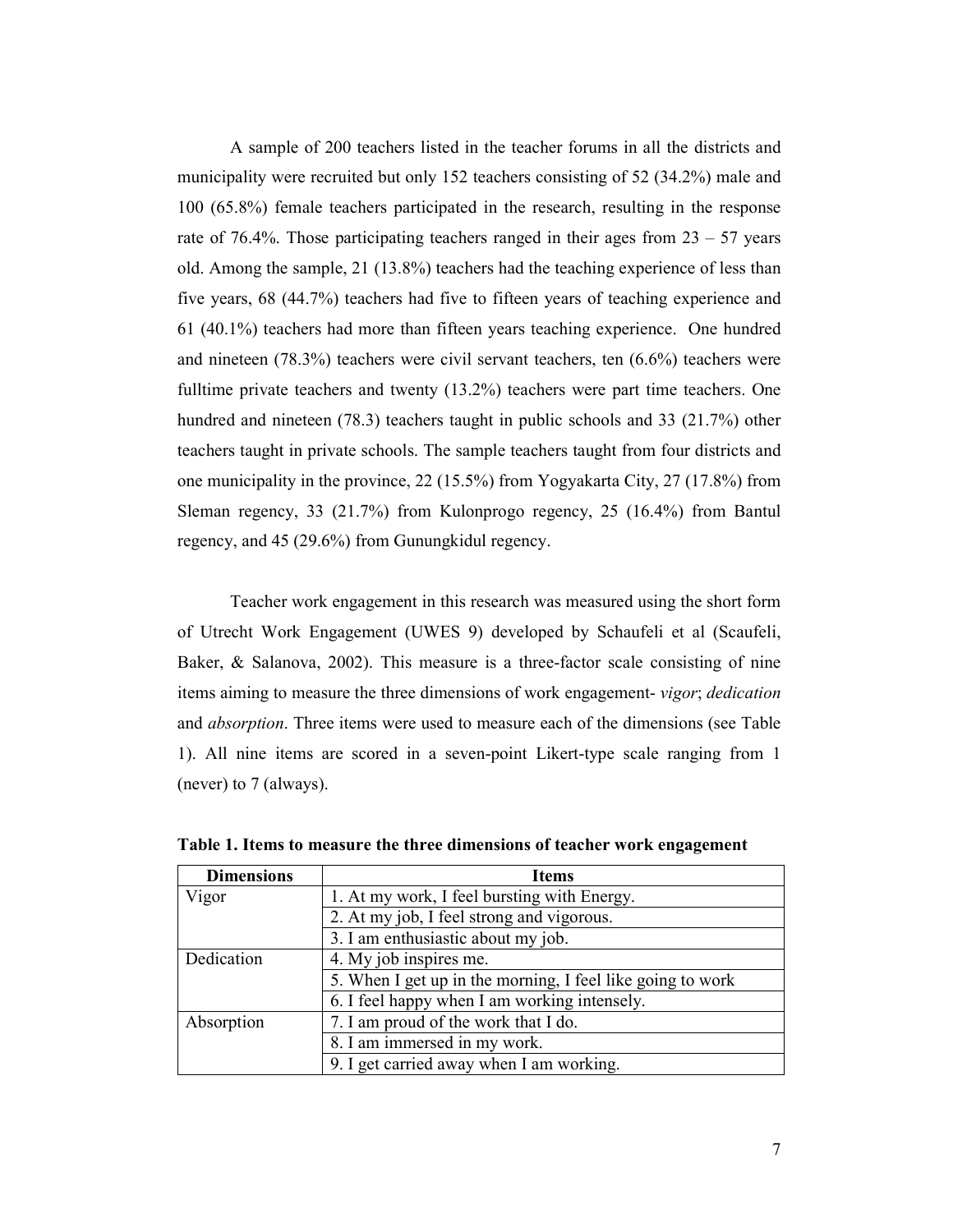In the collection of the data, all samples were directly contacted by the researcher at the teacher forum meetings in every district and municipality. In the meetings, the researcher explained the research project and asked the teachers to participate in the research by completing the work engagement survey. Upon requesting the participation, the researcher explained the purposes of the research, the information required in the research, and the significance of their participation. Issues on confidentiality were also discussed in the preliminary explanation. Participation, however, was voluntary, which was signaled with the voluntarily returning the completed questionnaire by the participants together with the participants' consent forms.

The 9-item questionnaire was presented in two versions, the English and Indonesian versions. Participants were asked to use the Indonesian version only to help with their understanding. They were, however, asked to fill in the English version. This was because they were assumed to understand most of the words in the survey, because they were English teachers. The translated version, therefore, was given only to provide support to the teachers in case they had difficulties in understanding the survey.

The analyses on the data covered the descriptive statistics, and the Multifactor-multivariate analysis of variance (MANOVA). MANOVA was used in considerations that this research sought to investigate not only the main effects of the independent variables, but also the interaction effects in the data. By using MANOVA it is hoped that the analysis would be able to compare groups formed by the categorical independent variables within the sample. Besides, by applying the post-hoc test, MANOVA has the ability to provide the possibility of looking further to identify certain independent variables which provide the most effects in differentiating a set of dependent variables. All those seven demographic data were investigated to see their main effects as well as their interaction effects. Due to the limited power, however, only main effects and two-way interaction effects could be computed.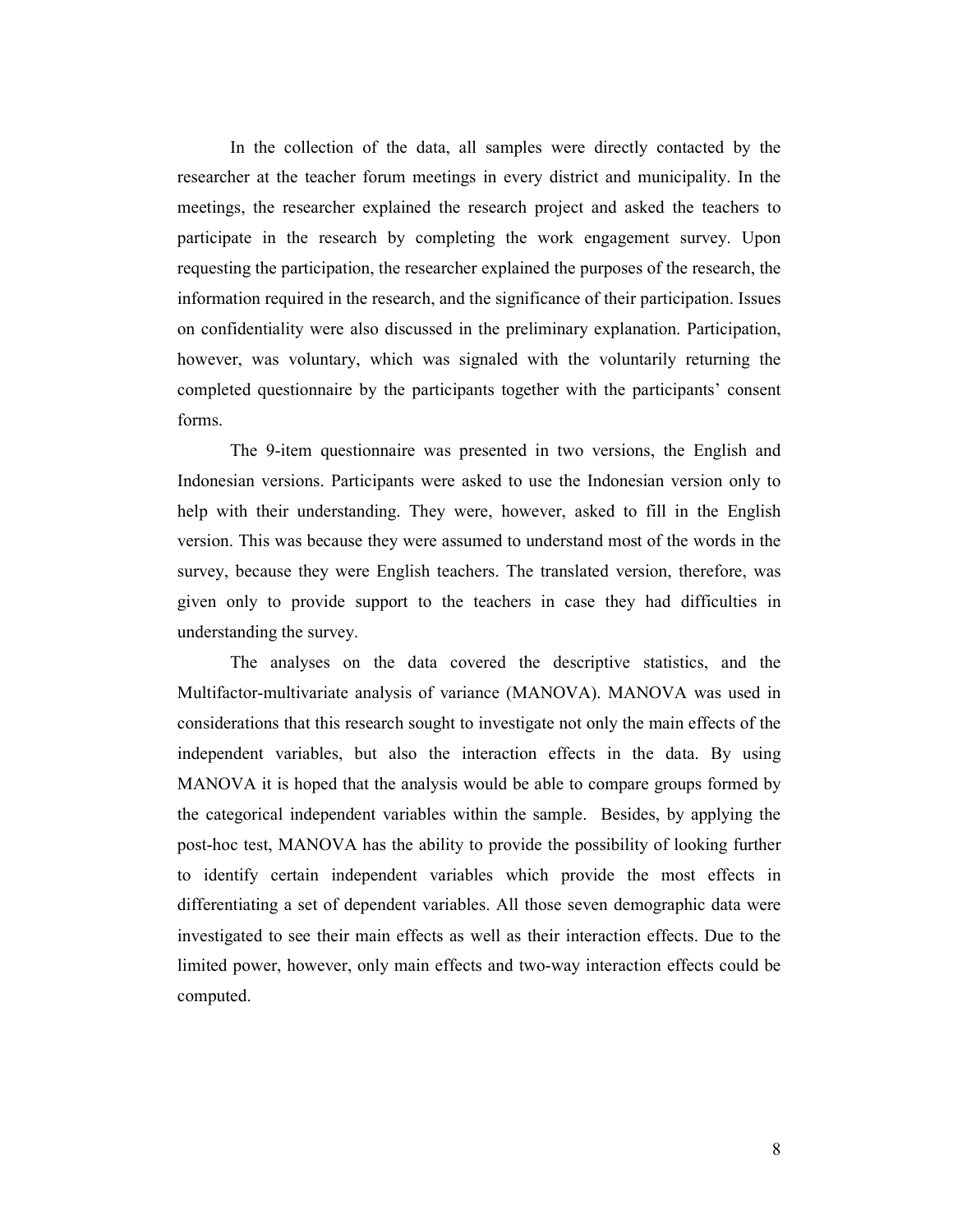## C. Findings and discussion

From the descriptive analysis, it was found that there were more female teachers in the sample, with most participants of between 31 and 50 years of age, and with more than five years of teaching experience. Few teachers in the sample did not have English teaching background. Participants were from four districts and one municipality in Yogyakarta province teaching mostly in public schools. Table 2 shows the description and distribution of the sample based on the independent variables.

| <b>Independent Variables</b> | Value labels               | N   | $\frac{0}{0}$  |
|------------------------------|----------------------------|-----|----------------|
| Gender                       | Male                       | 52  | 34             |
|                              | Female                     | 100 | 66             |
| Ages                         | $<$ 30                     | 14  | 9              |
|                              | $31 - 40$                  | 84  | 55             |
|                              | $41 - 50$                  | 42  | 28             |
|                              | $>50$                      | 12  | 8              |
| English teaching Background  | Yes                        | 144 | 95             |
|                              | N <sub>o</sub>             | 5   | 3              |
|                              | No report                  | 3   | $\overline{2}$ |
| <b>Teaching Experiences</b>  | Less than 5 years          | 21  | 14             |
|                              | $5 - 15$ years             | 70  | 46             |
|                              | More than 15 years         | 61  | 40             |
| Teacher status               | Part time teachers         | 20  | 13             |
|                              | Civil servant              | 122 | 80             |
|                              | Full time private teachers | 10  | 7              |
| Schools                      | Public                     | 119 | 78             |
|                              | Private                    | 33  | 22             |
| Districts                    | Yogyakarta City            | 22  | 14             |
|                              | Sleman                     | 27  | 18             |
|                              | Kulonprogo                 | 33  | 22             |
|                              | Bantul                     | 25  | 16             |
|                              | Gunungkidul                | 45  | 30             |

#### Table 2. Description and Distribution of Teacher Sample

Results of the present study suggest that work engagement among the junior secondary school English teachers in Yogyakarta province was generally high, with an overall mean of 5.04 and standard deviation of 1.13 on a 7-point Likert-type scale. Interestingly, although the teaching profession did not provide high privilege and financial returns, teachers in the sample reported dedication as the highest among the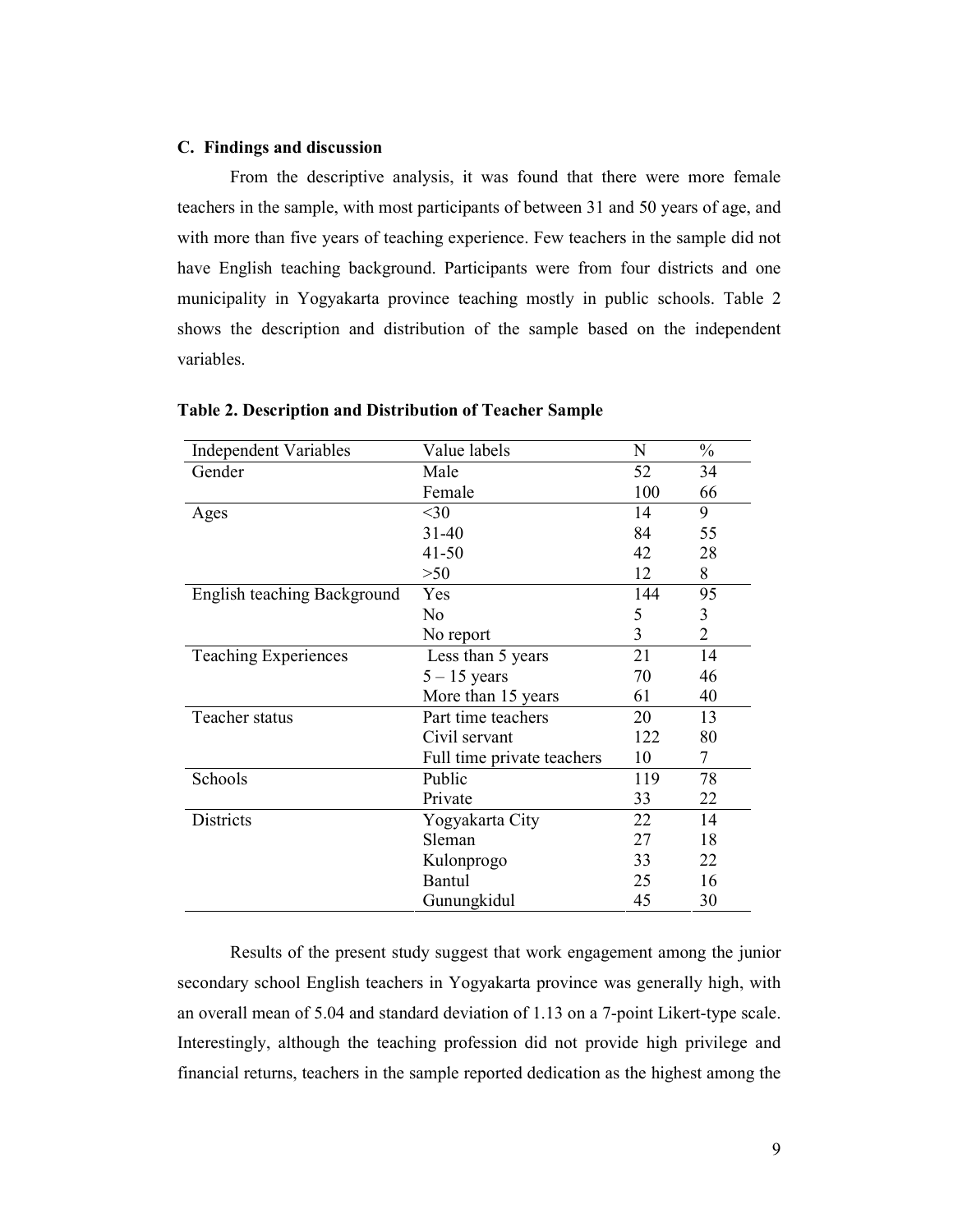three components of work engagement with a mean score of 5.44, followed by vigor with a mean score of 4.99, and absorption with a mean score of 4.71 (see Figure 1). The reliability of the data is also high (alpha=.91 overall; alphas=.76, .83, .79 respectively for vigor, dedication, and absorption subscales).





Multivariate test of ANOVA on the data reveals that there is no significant difference in English teachers' work engagement as a result of differences in the independent variables of the research (see Table 3). This means that male teachers are as engaged as the female colleagues in their teaching profession. There is also no significant difference in the work engagement between young teachers and the old ones. Beginning teachers in the sample have the same level of work engagement as that of the more experienced ones. Teacher status, the schools and the districts where the teacher teach do not provide significant contribution to the differences in the work engagement level of the teacher.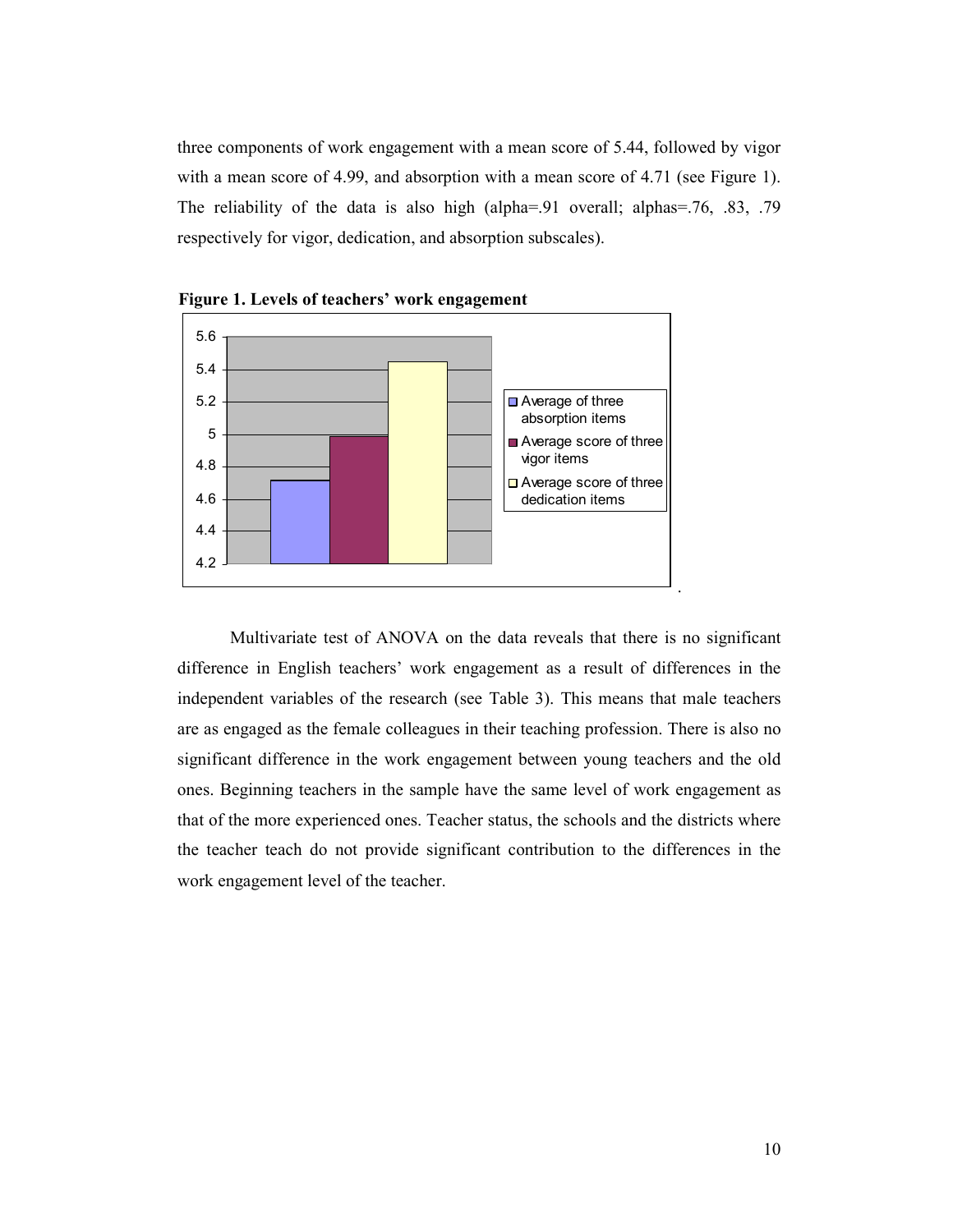| No. | Independent<br>variables   | <b>Contribution to differences</b><br>in the teachers' work | F                               |
|-----|----------------------------|-------------------------------------------------------------|---------------------------------|
|     |                            | engagement                                                  |                                 |
|     | Gender                     | Not significant                                             | $F(57, 152)=0.176$ , p $>0.05$  |
| 2.  | Ages                       | Not significant                                             | $F(177, 139)=0.983, p>0.05$     |
| 3.  | Educational                | Not significant                                             | $F(57, 149)=0.131 p>0.05$       |
|     | Background                 |                                                             |                                 |
| 4.  | <b>Teaching Experience</b> | Not significant                                             | $F(116, 150)=0.305, p>0.05$     |
|     | Teacher status             | Not significant                                             | $F(116, 149)=0.613, p>0.05$     |
| 6.  | Schools                    | Not significant                                             | $F(57, 152)=0.442$ , p $>0.05$  |
| 7.  | <b>Districts</b>           | Not significant                                             | $F(177, 152)=0.914$ , p $>0.05$ |

# Table 3. Contribution of the independent variables on the differences in teachers' work engagement

Furthermore, the findings also suggest that there is no significant interaction effect among the independent variables on the level of work engagement of the teachers. No significant effects of all independent variables imply that although there might be differences in the means of the sample, such differences happen by chance and do not reflect differences in the population.

It is quite surprising to some extent that there are no significant effects of all independent variables on the work engagement of the teacher sample. This means that all independent variable, either individually or in interaction with other variables do not contribute to differences in the levels of teacher work engagement. Another interesting finding is that, data show that though teaching profession does not provide priviledge and teachers are often blamed for students achievement, teachers in the sample show relatively high level of work engagement. If that is the case, there is a question that needs to be answered. Such question will deal with what factors motivate such level of engagement.

However, before presenting the interpretation on the data gained through the questionnaire, it is important to have a look at the fact that there are not many Indonesian teachers leave their profession before they are at their retirement age. It is also a very rare case in Indonesian context to switch career from non-teaching to teaching because the decision for being a teacher in Indonesia should start very early in one's education history. Primary and secondary school teacher development program starts as soon as one graduates from his/her senior high school. When one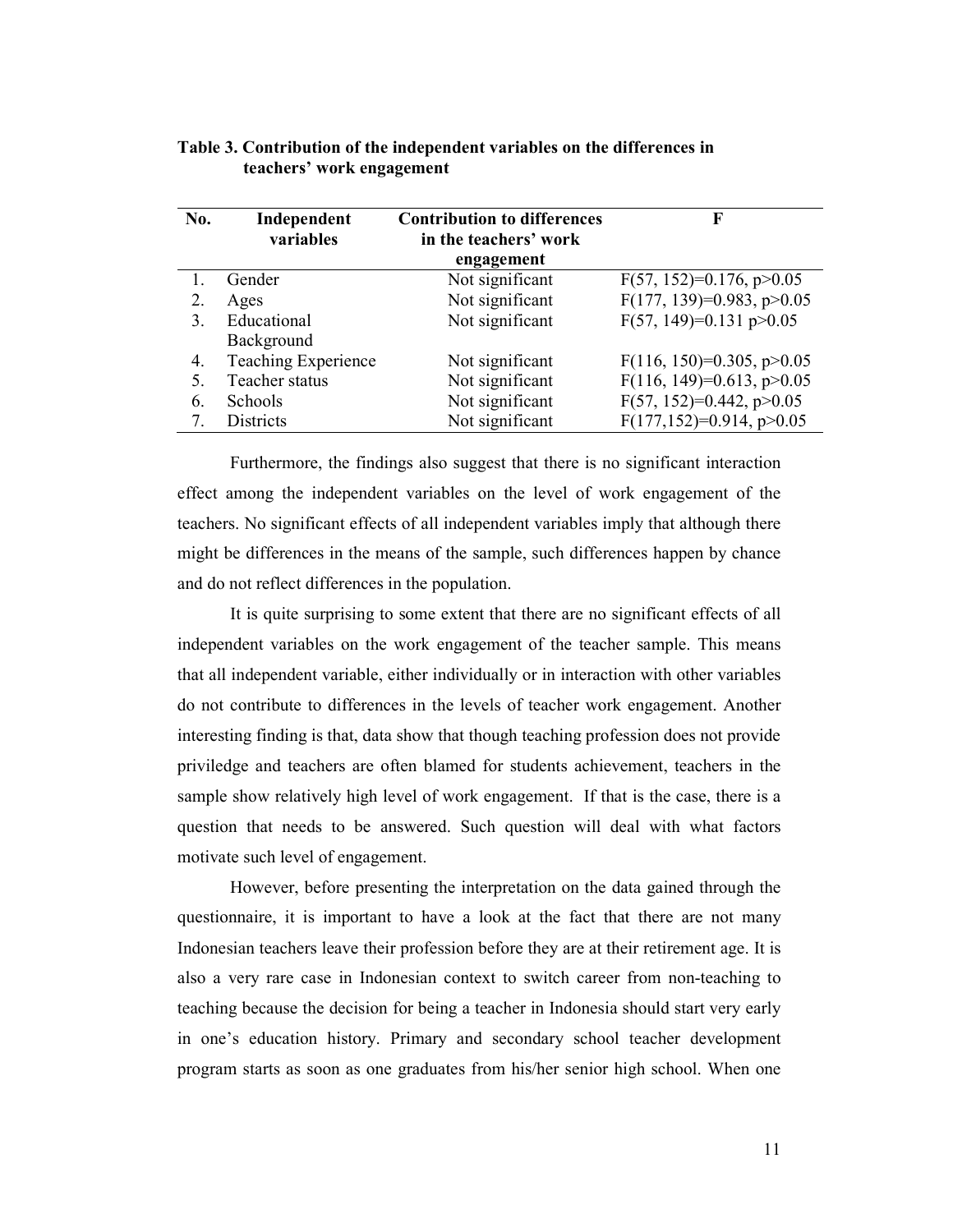wants to be a primary or secondary teacher, there is no other way than entering a teacher college, or a university specially designed to prepare for teachers. Because there is an age limitation to register in such teacher colleges which are normally owned by government, determining teaching career should be very early.

Teacher retention, therefore, is not a relevant issue when talking about teachers in Indonesia. As explained previously, there is a very little case of quitting teaching, except because of death or retirement. Once recruitment is made, cases of quitting teaching due to bad evaluation result are also very rare. Although teaching profession might be as stressful as one in other countries, it seems that not many people talk about teacher stress and further effects of the stress on the job of teachers in Indonesia. Teachers will remain teachers till the retirement day no matter how stressful their work is.

First interpretation of the high level of engagement among teachers might relate to the social image of teachers in Indonesian, especially in Yogyakarta context. For most members of society, teachers are still considered respected figures, to which society can rely on the role modeling of teachers. Its strong role-model function of teachers is shown by the famous acronym derived from the Javaness word for teacher, guru. Guru in Indonesian means *digugu* and *ditiru*. This further means that the society will obey and take models on whatever teachers say and do.

Second, perceived role-model function of teachers seems to be a code of conduct for the teachers themselves in doing not only their academic tasks, but also in behaving in the society. From this, it can be inferred that teachers themselves will consider themselves as society role-models. They thus will make themselves socially acceptable, and build a good image for the society.

In addition, religion seems to be an important factor related to the high level of engagement among teachers in Yogyakarta. As most of the people in Yogyakarta are Moslems, Islamic teachings concerning the duty of spreading knowledge among human being seems to be of great influence. Although the Koran does not explicitly refer to teachers in general, it repeatedly highlights the importance of spreading knowledge and the honor of having 'useful' knowledge, which means that the knowledge is shared with other. Teachers seem to consider the teaching profession not just as a profession, but as a way to achieve a better life hereafter. This idea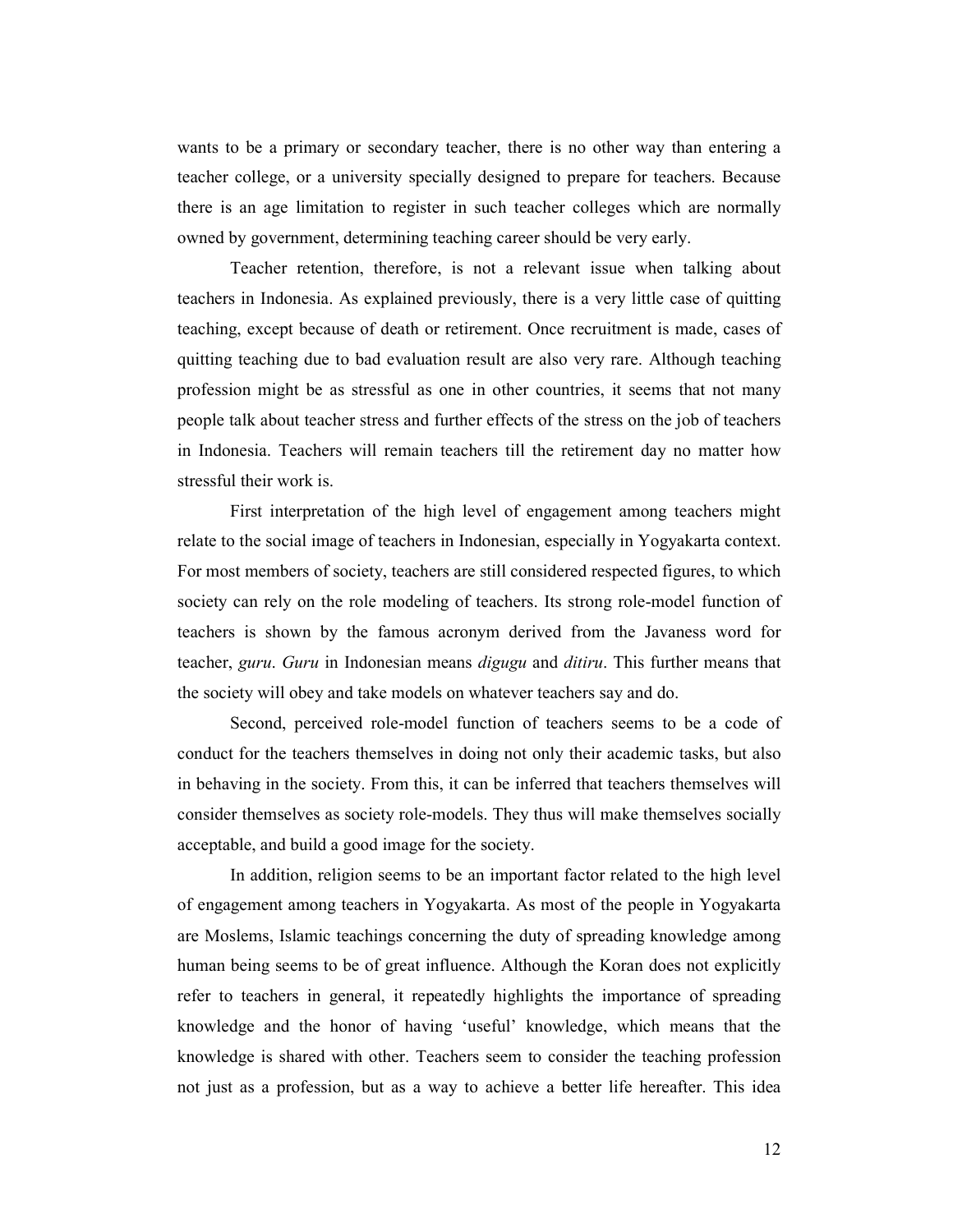seems to be a strong determinant of why teachers remain highly engaged in the province.

#### D. Conclusion, implication and future direction of the research

Based on the findings of this research, there are several conclusion that the research can draw. First, the level of work engagement among English teachers in the sample is high with an overal mean score of 5.04 on a seven-point scale. Among the three factors, dedication is the highest with the mean score of 5.44. Second, such high level of engagement is not derived from the seven independent variables investigated in the this research. In other words, aspects like gender, education background, teaching experience, and the other investigated aspects are not factors influencing the high level of work engagement among teacher sample. Third, regarding the the findings above, it can be speculated that there are other things motivating the high level work engagement. In this case the most relevant speculation is related to the perceived role model function of teachers in the society and religious values held by the sample.

Such role-model function was expected to derive from both social and religious aspects. With respect to the social aspect, teachers consider themselves as models that are expected to be representing the good values in the society. It is, therefore, not good for teachers not to be responsible, in this case engaged, with their work. In addition, from religious point of view, teachers also consider teaching profession a means to search for blessed path of life. Being a teacher is *ibadah*. With the belief held, teachers seem to take the hereafter rewards to compensate for the low financial returns, and academic recognition.

Worth noting significant limitation of the research, however, is that it was done with the sample of non-certified teachers and at the time when teacher certification was not done. It, therefore, sets a limitation that the findings of this research is bound to be understood in such a context. This is because such context might yield different findings from those resulted from the certified teachers or a research done after teachers have a clear expectation of their future in connection with the teacher certification program where the program might change the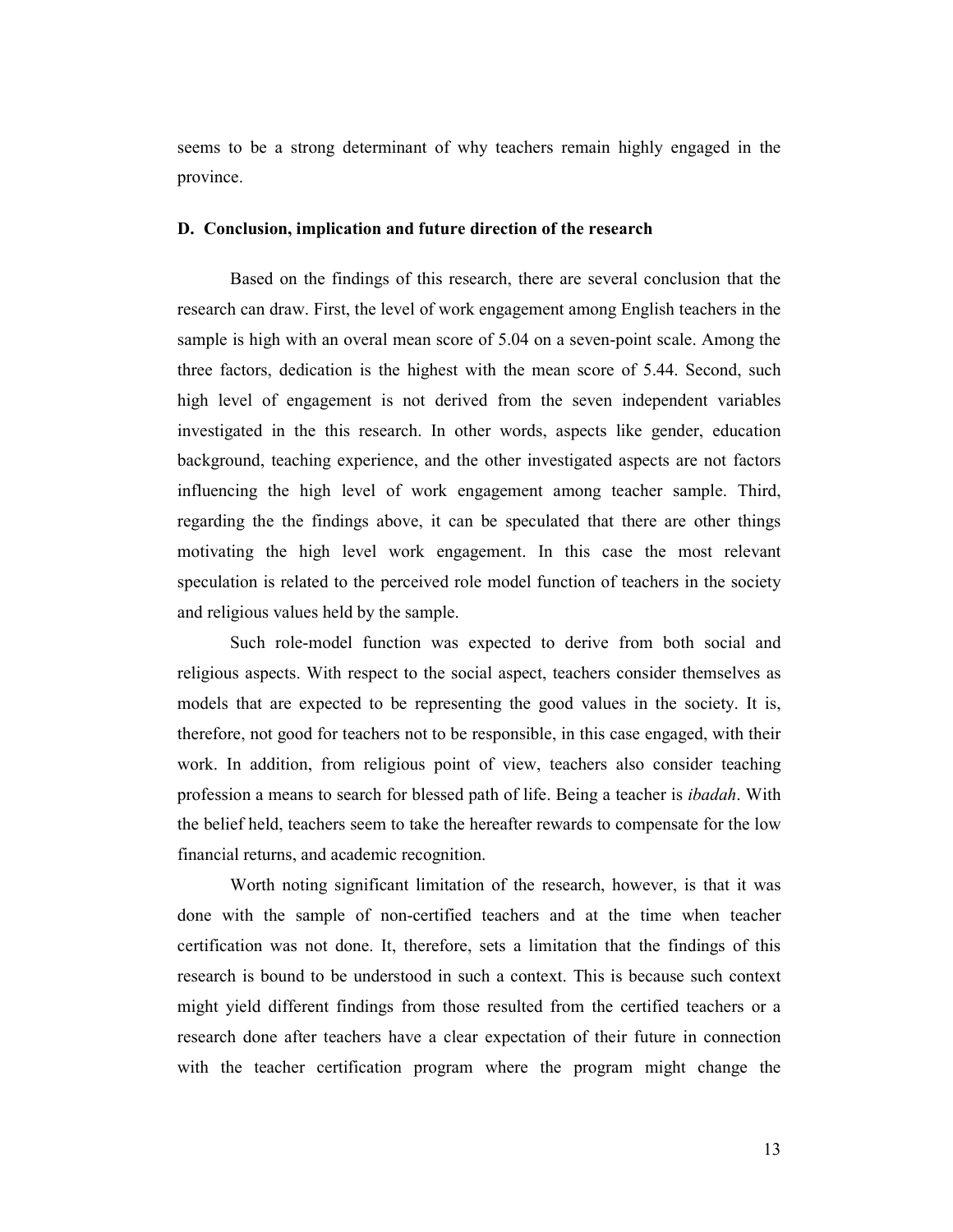perception and status of teaching profession. Future research, therefore, can make a use of the current findings to set light on the effect of certification program on teaching profession.

# E. References

- Alinder, R. M. (1994). The relationship between efficacy and instructional practices of special education teachers and consultants. Teacher Education and Special Education, 17(2), 86-95.
- Ashton, P. T., & Webb, R. B. (1986). Making a difference. New York & London: Longman.
- Bakker, A. B., & Bal, P. M. (2006). How work engagement influences performance: Weekly diary study among starting teachers (A manuscript submitted for publication).Unpublished manuscript.
- Bakker, A. B., Demerouti, E., Boer, E. d., & Schaufeli, W. B. (2003). Job demands and job resources as predictors of absence duration and frequency. Journal of Vovational Behavior, 62, 341-356
- Bakker, A. B., Demerouti, E., & Verbeke, W. (2004). Using JD-R to predict burnout. Human Resource Management, 43(1), 83-104.
- Bakker, A. B., Hakanen, J. J., Demerouti, E., & Xanthopoulou, D. (2007). Job resources boost work engagemnet, particularly when job demands are Bakker, A. B., & Bal, P. M. (2006). How work engagement influences performance: Weekly diary study among starting teachers (A manuscript submitted for publication).Unpublished manuscript.
- Burley, W. W., Hall, B. W., Villeme, M. G., & Brockmeier, L. L. (1991). A Path Analysis of the mediating role of efficacy in first year teachers' experiences, reactions, and plans. Paper presented at the The annual meeting of the American Educational Research Association
- Coladarci, T. (1992). Teacher's sense of efficacy and commitment to teaching. Journal of Exprimental Education, 60(4), 323-337.
- Demerouti, E., Bakker, A. B., Nachreiner, F., & Schaufeli, W. B. (2001). The Job Demands-Resources model of burnout. Journal of Applied Psychology, 86(3), 499-512.
- Evans, E. D., & Tribble, M. (1986). Perceived teaching problems, self-efficacy and commitment to teaching among preservice teachers. Journal of Educational Research, 80, 81-85.